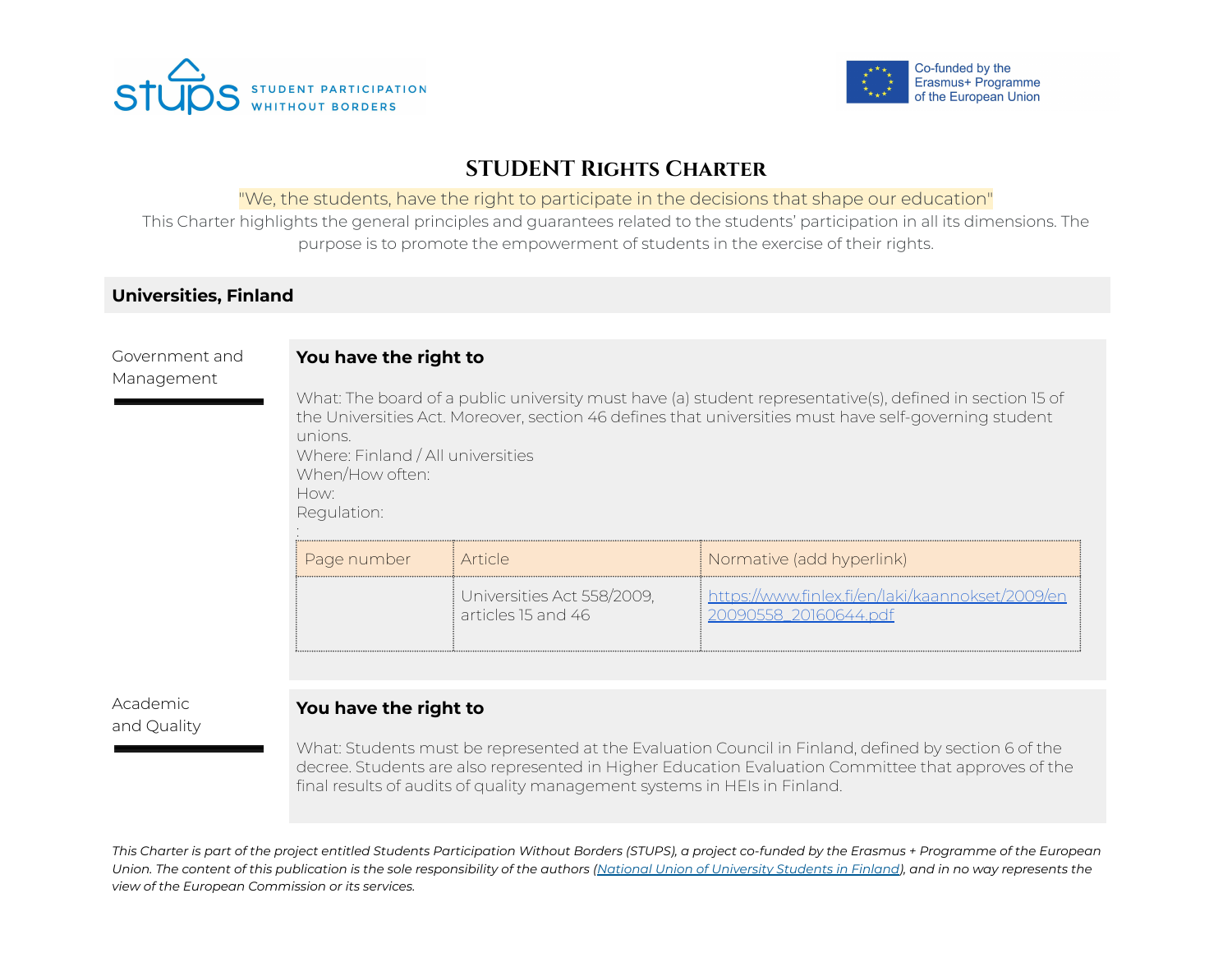#### Where:

When/How often:

How:

Regulation:

| keguidtion. |                                                                    |                                                                         |  |  |
|-------------|--------------------------------------------------------------------|-------------------------------------------------------------------------|--|--|
| Page number | i Article.                                                         | Normative (add hyperlink)                                               |  |  |
|             | Government Decree of the<br>Finnish Education Evaluation<br>Centre | https://www.finlex.fi/en/laki/kaannokset/2013/en2<br>$\mid$ 0131317.pdf |  |  |

### Social, Cultural and Sports

## **You have the right to**

What: See the part in government/management. Any policies within universities are influenced by students. Student unions may also lobby the university rectors etc. Moreover, Finland has its own Finnish Student Sports Federation (OLL).

| ‡ Page number | <i>i</i> Article | Normative (add hyperlink)   |
|---------------|------------------|-----------------------------|
|               |                  | https://www.oll.fi/en/home/ |

Equality and Inclusion

## **You have the right to**

As described in Government/Management, student unions in Finland are self-governing and represent students' interests and rights within the university and larger community. Quote from the Universities

This Charter is part of the project entitled Students Participation Without Borders (STUPS), a project co-funded by the Erasmus + Programme of the European Union. The content of this publication is the sole responsibility of the authors *(National Union of [University](https://syl.fi/) Students in Finland)*, and in no way represents the view of the European Commission or its services.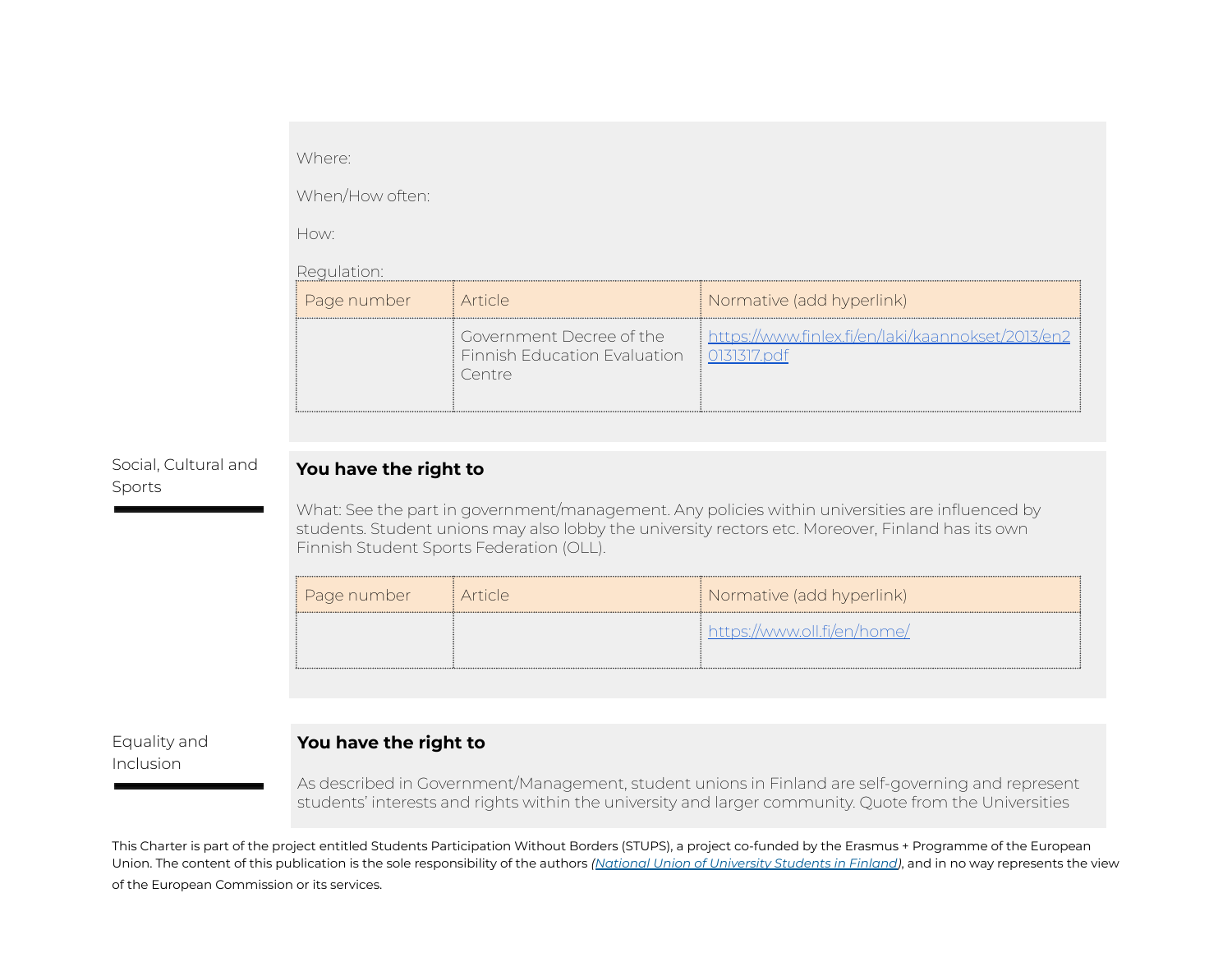Act: "A student union consists of the students of a university and is self-governing. The student union liaises with and on behalf of its members and promotes their societal, social and intellectual aspirations and those relating to studies and the status of students in society. The student union also participates in the implementation of the educational mission of the university, referred to in section 2, by preparing students for an active, informed and critical citizenship."

"The student union's decision-making power is vested in its executive board and the student parliament. Provisions on other bodies of the student union and the election of their members are issued by government decree. Provisions on the administration of the student union are laid down in the rules adopted by the student parliament and confirmed by the rector of the university." Where: Finland

Regulation:

| ‡ Page number | i Article i                | Normative (add hyperlink)                                                |
|---------------|----------------------------|--------------------------------------------------------------------------|
|               | 46 of the Universities Act | https://www.finlex.fi/en/laki/kaannokset/2009/en<br>1090558_20160644.ndf |

Dimension

Government and Management Academic and Quality Social, Cultural and Sports

### **Have some questions? Get in touch**

|                             | <b>Email Address</b>                                               | <b>Website</b>             |
|-----------------------------|--------------------------------------------------------------------|----------------------------|
| <b>STUPS</b>                | contact@stupsproject.eu                                            | http://stupsproject.eu/en/ |
| National Union of Students' | National Union of University Students in Finland<br>SYL syl@syl.fi | https://syl.fi/en/         |

This Charter is part of the project entitled Students Participation Without Borders (STUPS), a project co-funded by the Erasmus + Programme of the European Union. The content of this publication is the sole responsibility of the authors (National Union of [University](https://syl.fi/) Students in Finland), and in no way represents the *view of the European Commission or its services.*